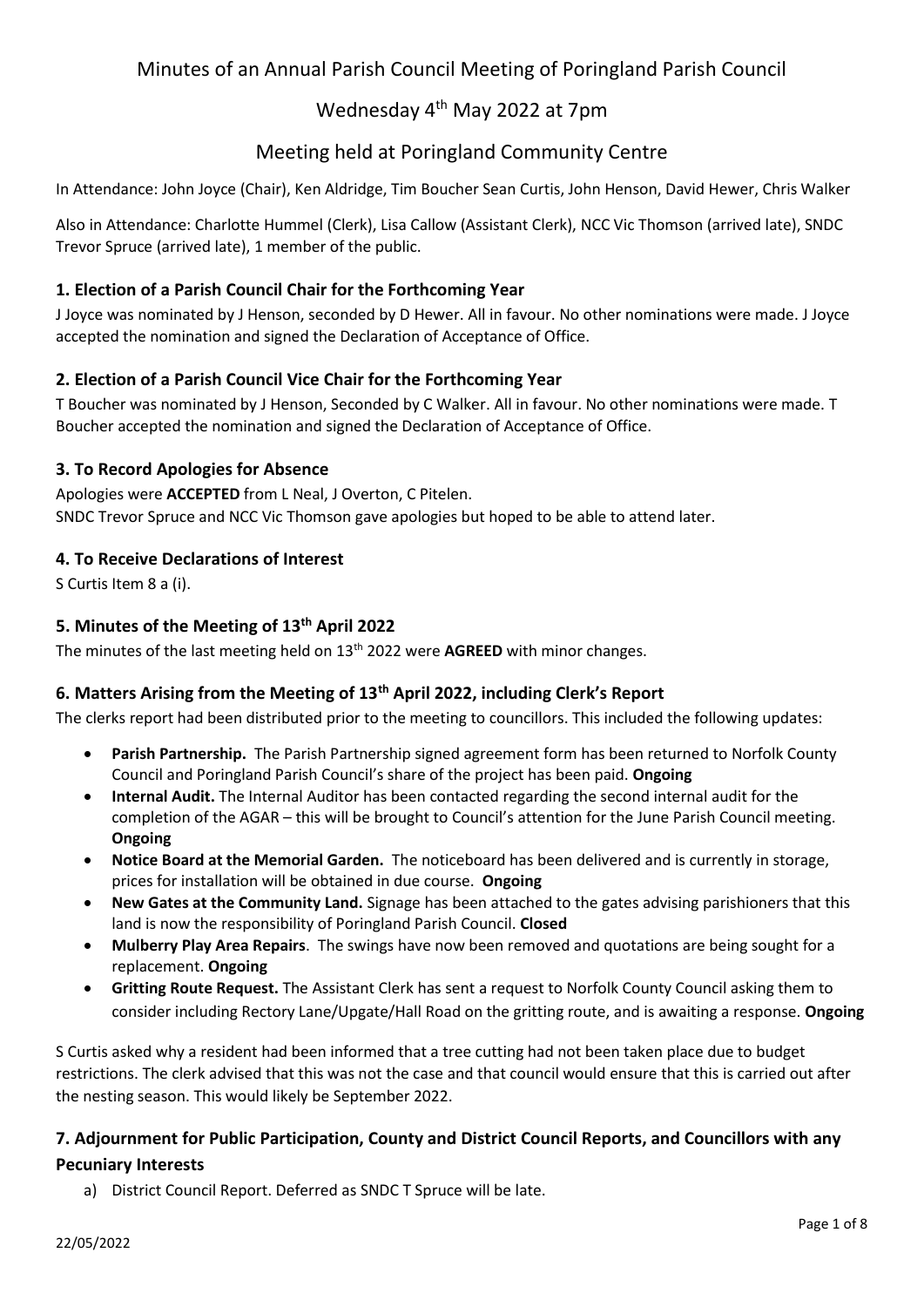- b) County Council Report. Deferred as NCC V Thomson will be late.
- c) Public Participation (15 minutes) NONE

### **8.Planning**

- a) To Consider Applications Received
	- i) 2022/0603 Proposal: Single storey front extension to dwelling. Location: 29 Howe Lane Poringland Norfolk NR14 7LH

K Aldridge had visited the property and councillors looked at the plans provided. Number 27 has already had the same style extension. It was **AGREED** to **SUPPORT** the application.

- b) To Note Planning Decisions
	- i) 2022/0416 Proposal: Erection of Front Porch. Location: 7 Hardesty Close, Poringland, Norfolk NR14 7RL – **APPROVED** with Conditions.
	- ii) 2022/0532 Proposal: Single Storey Front Extension. Location: 55 Cawstons Meadow, Poringland, Norfolk NR14 7SX **APPROVED** with Conditions.
	- iii) 2022/0534 Proposal: Erection of Detached bungalow and garage. (resubmission of 2021/2796). Location: Land adjacent to 14 Old Mill Road, Poringland, Norfolk. **WITHDRAWN**
	- iv) 2022/0542 Proposal: Single Storey rear extension and associated works. Location: 9 Cromes Oak Close, Poringland NR14 7JY. **APPROVED** with Conditions.
- c) The implications of Natural England's advice for development proposals with the potential to affect water quality resulting in adverse nutrient impacts were discussed

J Henson spoke regarding the nutrient infiltration impact on Poringland. Currently Natural England has focused on the Broad and the River Waveney which means the areas of concern within Norfolk stops near the Boundary of Poringland. Poringland drains into River Chet and Yare which as yet has not been flagged as areas of concern. The implications mean that areas of South Norfolk, Broadland and Norwich that are not included could end up with additional pressure for housing. T Boucher suggested that getting justification could this lead to the area being extended and then could block planning in a wider area of South Norfolk. It was **AGREED** that the clerk would write to Natural England regarding the boundary lines.

#### **9. Finance**

- a) To Receive Receipts, Payments and Bank Reconciliation for March 2022 Clerk advised that due to the end of year not being closed down yet that no bank reconciliation could be given at this meeting.
- b) Accounts for Payment
	- i. Additional payments made in April 2022 relating to meeting held on  $13<sup>th</sup>$  April 2022 were ratified and **APPROVED**.
	- ii. The following Payment list that had be circulated prior was **APPROVED**
	- iii. The Additional Payments List provided was **AGREED**

| Payee                                                          | Code                      | <b>Description</b>               | Paid by     | <b>NET TOTAL</b> | <b>GROSS</b> | <b>VAT</b>  |
|----------------------------------------------------------------|---------------------------|----------------------------------|-------------|------------------|--------------|-------------|
|                                                                |                           |                                  | <b>BACS</b> |                  | <b>TOTAL</b> | Reclaimable |
| April '22 Staff<br>costs, PAYE and<br>Pension<br>Contributions |                           |                                  | £13,598.16  | £13,598.16       | £13,598.16   |             |
| <b>Scott Raney</b>                                             | <b>Burial Ground</b>      | <b>Grounds Maintenance</b>       | £2,250.00   | £2,250.00        | £2,250.00    |             |
| <b>BT</b>                                                      | General<br>Administration | Landline, Broadband<br>& Mobiles |             | £105.96          | £127.15      | £21.19      |
| <b>BT</b>                                                      | General<br>Administration | Mobiles - Feb '22                |             | £66.30           | £79.56       | £13.26      |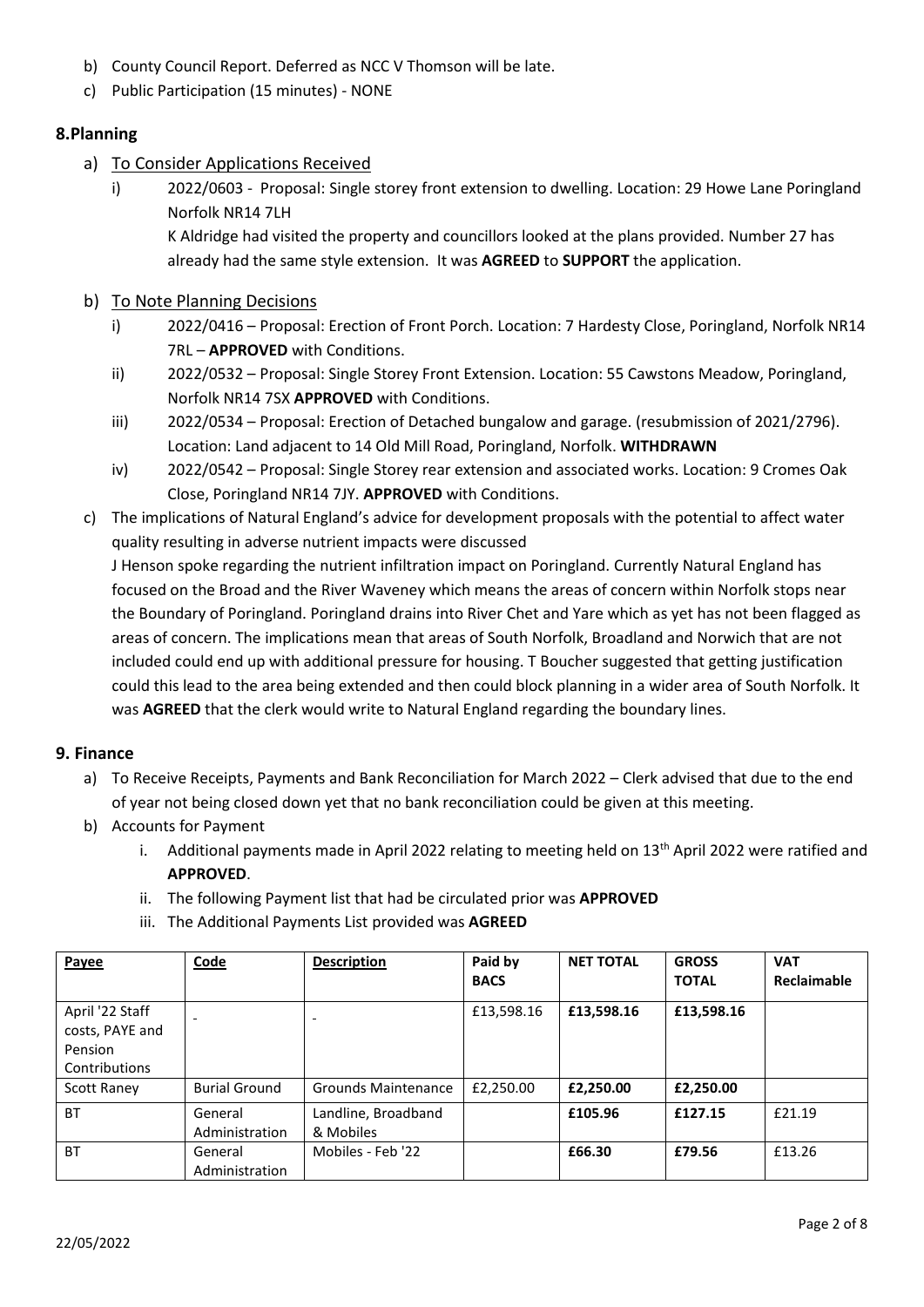| BT                             | General<br>Administration | Mobiles - March '22                             |           | £66.00     | £79.20     | £13.20    |
|--------------------------------|---------------------------|-------------------------------------------------|-----------|------------|------------|-----------|
| Greenbarnes Ltd                | <b>CIL</b>                | Noticeboard                                     | £1,827.78 | £1,827.78  | £2,193.34  | £365.56   |
| Amazon For                     | General                   | Stationery/Doorbell/                            | £29.93    | £29.93     | £35.92     | £5.99     |
| <b>Business</b>                | Administration            | Mouse                                           |           |            |            |           |
| Spruce                         | Grounds                   | Cemetery                                        | £455.83   | £455.83    | £547.00    | £91.17    |
| Landscapes                     | Maintenance               |                                                 |           |            |            |           |
| Spruce                         | Grounds                   | Potters Way                                     | £150.00   | £150.00    | £180.00    | £30.00    |
| Landscapes                     | Maintenance               |                                                 |           |            |            |           |
| Spruce                         | Community<br>Land         | Post & Rail Supplies                            | £149.27   | £149.27    | £179.12    | £29.85    |
| Landscapes<br>Lisa Gooderham   | General                   | Expenses - Mileage                              | £33.75    | £33.75     | £33.75     |           |
|                                | Administration            |                                                 |           |            |            |           |
| Microshade                     | General                   | Hosted IT                                       | £286.75   | £286.75    | £344.10    | £57.35    |
|                                | Administration            |                                                 |           |            |            |           |
| Norfolk Copiers                | General                   | Printing                                        | £143.97   | £143.97    | £172.76    | £28.79    |
|                                | Administration            |                                                 |           |            |            |           |
| BT                             | General                   | Landline, Broadband                             | £112.87   | £112.87    | £135.44    | £22.57    |
|                                | Administration            | & Mobiles                                       |           |            |            |           |
| <b>BT</b>                      | General                   | Mobiles                                         | £66.00    | £66.00     | £79.20     | £13.20    |
|                                | Administration            |                                                 |           |            |            |           |
| Total Gas &                    | Community                 | Heat & Light                                    | £854.65   | £854.65    | £1,025.58  | £170.93   |
| Power                          | Centre                    |                                                 |           |            |            |           |
| Norfolk County                 | Misc Income               | Payment made to PPC                             | £400.25   | £400.25    | £400.25    |           |
| Council                        | Error                     | by NCC in error                                 |           |            |            |           |
| Poringland Men's<br>Shed       | Mulberry Close            | Repair to Play<br>Equipment                     | £50.00    | £50.00     | £50.00     |           |
| <b>Barlett Signs</b>           | Community                 | Gate Signs                                      | £84.00    | £84.00     | £100.80    | £16.80    |
|                                | Land                      |                                                 |           |            |            |           |
| Leathes Prior                  | Pavilion                  | Men's Shed Lease                                | £1,372.00 | £1,372.00  | £1,646.40  | £274.40   |
| Solictors                      |                           |                                                 |           |            |            |           |
| Oaks CCTV                      | Community                 | Software Update                                 | £155.00   | £155.00    | £186.00    | £31.00    |
|                                | Centre                    |                                                 |           |            |            |           |
| First Aid & Care               | Community                 | Event Expenditure -                             | £100.00   | £100.00    | £100.00    |           |
| <b>Training Ltd</b>            | Centre                    | Jubilee                                         |           |            |            |           |
| Citrus Shredding               | General                   | Expenses - Mileage                              | £360.00   | £360.00    | £432.00    | £72.00    |
|                                | Administration            |                                                 |           |            |            |           |
| Yare                           | Community                 | Café Expenditure                                | £218.97   | £218.97    | £221.25    | £2.28     |
|                                | Centre                    |                                                 |           |            |            |           |
| Amazon For                     | Community<br>Centre       | Café Order Pads &<br><b>Jubilee Decorations</b> | £54.31    | £54.31     | £65.15     | £10.84    |
| <b>Business</b><br><b>ESPO</b> | Community                 | Gas                                             | £180.61   | £180.61    | £216.73    | £36.12    |
|                                | Centre                    |                                                 |           |            |            |           |
| Garden Guardian                | Commuted                  | <b>Grounds Maintenance</b>                      | £398.33   | £398.33    | £478.00    | £79.67    |
|                                | Sums / C.Centre           |                                                 |           |            |            |           |
| Veolia                         | Community                 | Waste Removal                                   | £86.59    | £86.59     | £103.91    | £17.32    |
|                                | Centre /                  |                                                 |           |            |            |           |
|                                | Cemetery                  |                                                 |           |            |            |           |
| <b>Unity Bank</b>              | Multipay                  | Credit Card                                     | £472.26   | £472.26    | £519.13    | £46.87    |
| <b>Unity Bank</b>              | General Admin             | <b>Bank Charges</b>                             | £33.30    | £33.30     | £33.30     |           |
| <b>Total</b>                   |                           |                                                 |           | £24,162.84 | £25,613.20 | £1,450.36 |

# c) A quotation had been received from N&G Heating for work to be undertaken at the Pavilion and the Community Centre. **QUOTE CONFIRMED**. **AP** Clerk to contact N&G Heating to confirm.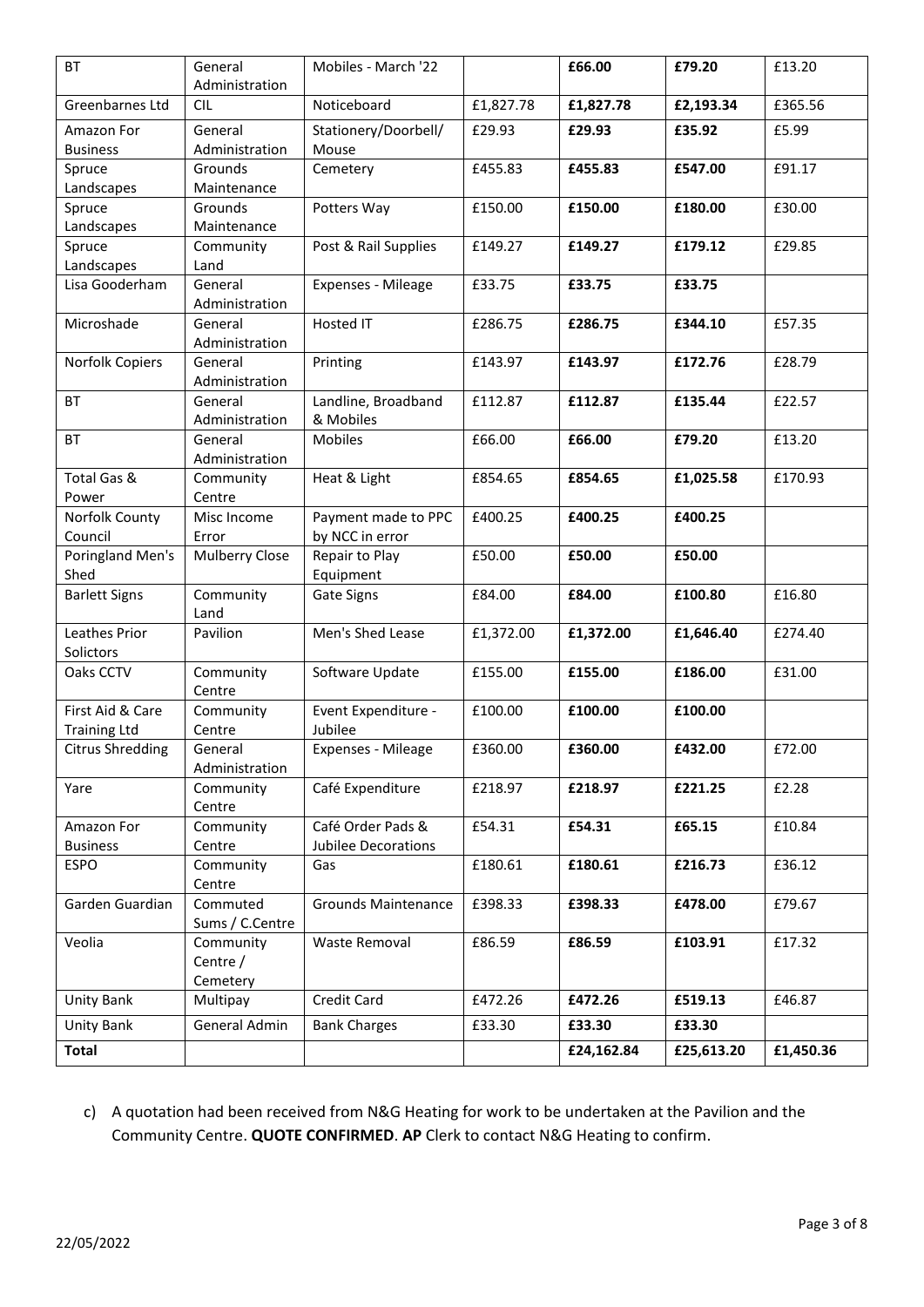### **10. Appoint the new Clerk as the Responsible Financial Officer and Data Protection Officer**

It was **CONFIRMED** that the appointment of Charlotte Hummel as the new Clerk and Responsible Financial Officer to PPC. Proposed J Joyce, seconded J Henson. **AGREED**

### **11. To Agree the quotation received for the Community Centre Office Conversion**

T Boucher explained that the only quote received for the conversion was through an email rather than a breakdown of the costs. T Boucher has asked for the breakdown. It was proposed by J Joyce, seconded J Henson that a budget of £12,000 be given and T Boucher and the clerk can get better clarification on the only quotation received. Proposed **AGREED**. It was noted on the email that 30% has been asked for upfront. PPC would have some security that if they paid this that items such as materials are left on site. AP T Boucher and the Clerk would get better clarification of the work to be carried out.

#### **12. To Review and Agree the Community Centre Kitchen Upgrade Quotations.**

The original quotations supplied had not been with the same specifications so it had made it difficult to gauge what was value for money. Further quotes had been obtained with but a lower spec to the original quotes. There were concerns that going with a lower specification could mean further work would be required in a few years. It was AGREED that the clerk will get a firm specification with the advice of T Boucher and S Curtis. This will be sent round to all contractors who have supplied a quote already. The clerk will also contact the grant funders to ascertain what they require from the parish council once the kitchen is complete.

Discussion was had regarding the profit and loss figures generated by the kitchen. S Curtis said that he had asked for these figures and had not received any. The Assistant Clerk confirmed that the figures had been generated for him and that she would forward them on. The concern raised was if having the café open and it not being profitable then should it continue. J Joyce said that the café not only should be thought of as a profit making venture but also that council need to consider that the café provides a sense of community and a lifeline to people to who might otherwise be experiencing isolation at home.

## **13. To Receive Correspondence from a Parishioner regarding the football goals at Victory Avenue Play Area**

Following discussions, it was confirmed that higher fences are not suitable for this area so that football can be played on the space. J Henson pointed out that PPC had already agreed that they did not want the nets kept on the park as it was encouraging children to play football here rather than on Mulberry Park. The existing fencing is 1.2 metres and more than adequate for the space. **AP** The clerk will send a further email to the resident who has provided the nets to advise that if they are not moved after their children have played that PPC will remove them and store them.

#### *NCC V Thomson and SNDC T Spruce arrived at 8.15pm*

Standing Orders were suspended. To accept reports from County Councillor V Thomson and District Councillor T Spruce. Item 14 will also have standing orders suspended.

NCC V Thomson – Appendix 1. V Thomson also included information about Covid Figures and returning to work. County Councillors Highway funds have been renewed. Parish Partnership is also due to reopen. Electric Buses introducing soon. Recycling centre is now fully open. Road side verges will be limited to one cut a year. County Council will be looking at extending verge cuttings to allow for wildlife and pollinators. Natural England – how they justified the boundary. The letter was sent out and it covers the Broad and the Waveney Valley. They have not considered the River Chett and Yare at present. Electric charging points have been agreed to fund a number of locations. 2 have been assigned to Poringland and the Parish Hall.

### SNDC T Spruce – Gave information that SNDC and BDC are moving to what was the Aviva building in Norwich. By doing this move there is a projected saving of £700,000

Community action fund will now be tripled. SNDC is looking at front funding councils with regard to the CIL money. This would mean that SNDC could give money upfront to councils for projects and this is paid back as the relevant CIL is delivered.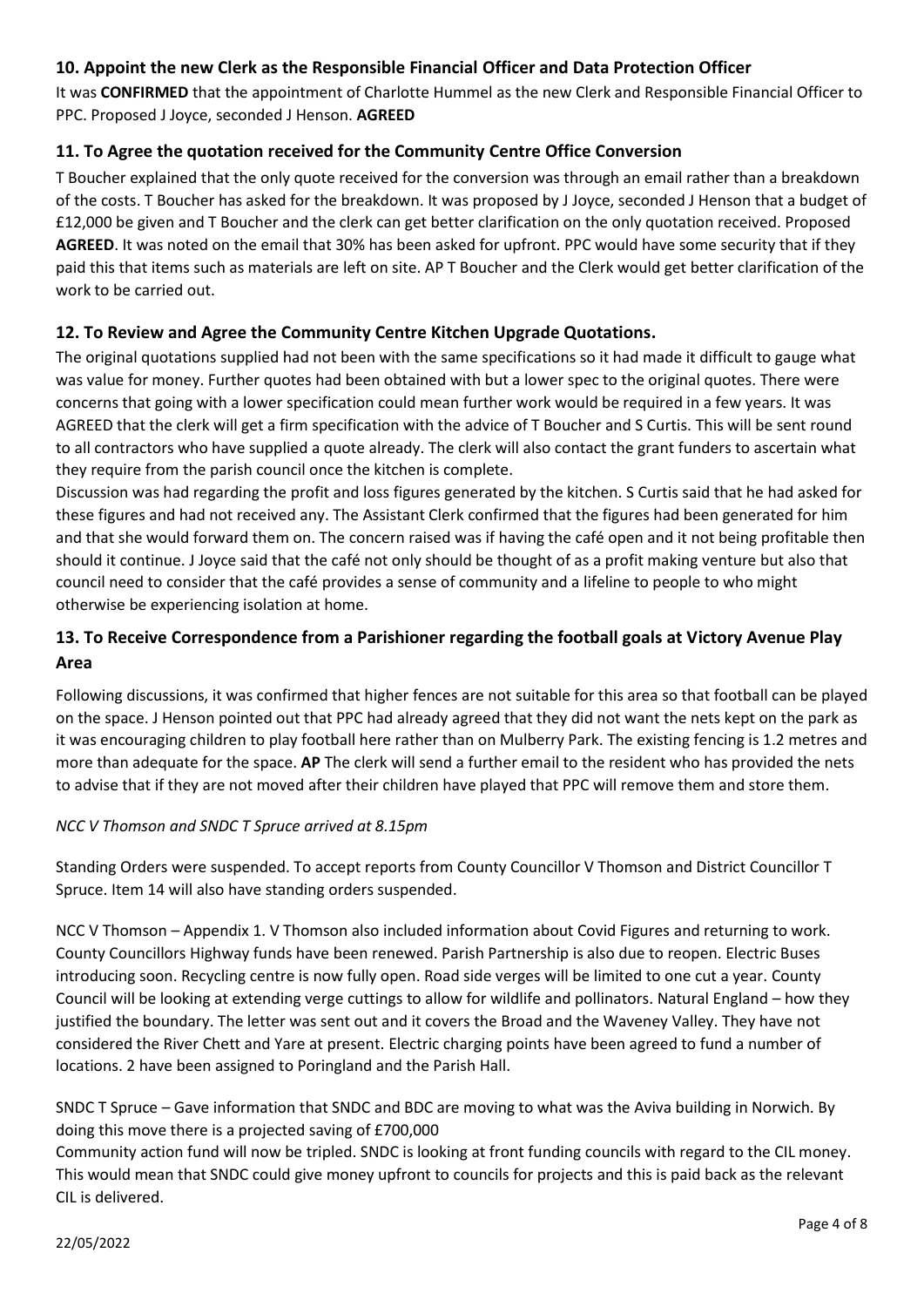### **14. To Approve Replacement of a Flood Light Mast with a Wi-Fi Mast on the Men Shed Site**

A request has been made to PPC to erect a free Wi-Fi mast that would be a maximum height 15 metres and replace an old floodlight. A wayleave agreement would need to be sought but this would be free of charge. Men's Shed representative Peter Stuart explained that radiation would be low, however it was raised that potentially the school might be concerned by the mast. PPC asked that the school is approached and to also ensure that residents would be happy with the installation of mast. **AP** P Stuart to liaise with J Overton over this matter and come back to council.

# **15. To Receive an Update regarding the handover of play equipment at Clements Gate from Barratt / David Wilson Homes**

The Clerk and D Hewer had a site meeting with Barratt/David Wilson Homes on 28th April. The clerk had raised a number of concerns regarding the matting that was lifting and moving as well as the smaller play park with issues of the gate and stones that were over the site. The clerk advised that a number of issues would need to rectified prior to PPC taking the equipment on as a responsibility. The clerk would also need to find out the value of the commuted sum they would be provided with to ensure the maintenance of the equipment. **AP** Clerk to continue to liaise with Barrett/David Wilson Homes.

#### **16. To Receive Updates and Consider Recommendations from Advisory Groups**

- a) Jubilee Working Group minutes and actions were distributed.
- b) D Hewer, C Walker, J Joyce, T Boucher, S Curtis are able to volunteer at the event. It was **CONFIRMED** that no raffle will take place.

**AP** S Curtis will look at getting the padlocks off the access bollards to Mulberry Field. S Curtis has cleaned the oil drums out and sent to Framingham Earl High School for the art group to graffiti for the event.

# **17. To Receive Proposal to Close the Meeting for Items 18 Under Section 1 Para 2 of the Public Bodies (Admissions to Meetings) Act 1960 as it refers to Terms and Conditions of Service of Employment** Proposed J Joyce, Seconded J Henson **AGREED**

#### **18. To Receive an HR Update**

It was confirmed that the interim clerk J Miller had been written to give the relevant notice following the appoint of the new clerk. J Joyce will send a letter of thanks also.

### **19. To Agree Date and Time of Next Parish Council Meeting**

Annual Parish Meeting Wednesday 25th May 2022, 7pm at Poringland Community Centre

Parish Council Meeting Wednesday 1<sup>st</sup> June 2022, 7pm at Poringland Community Centre unless otherwise advised

*Meeting closed 9.12pm*

**CHAIRMAN**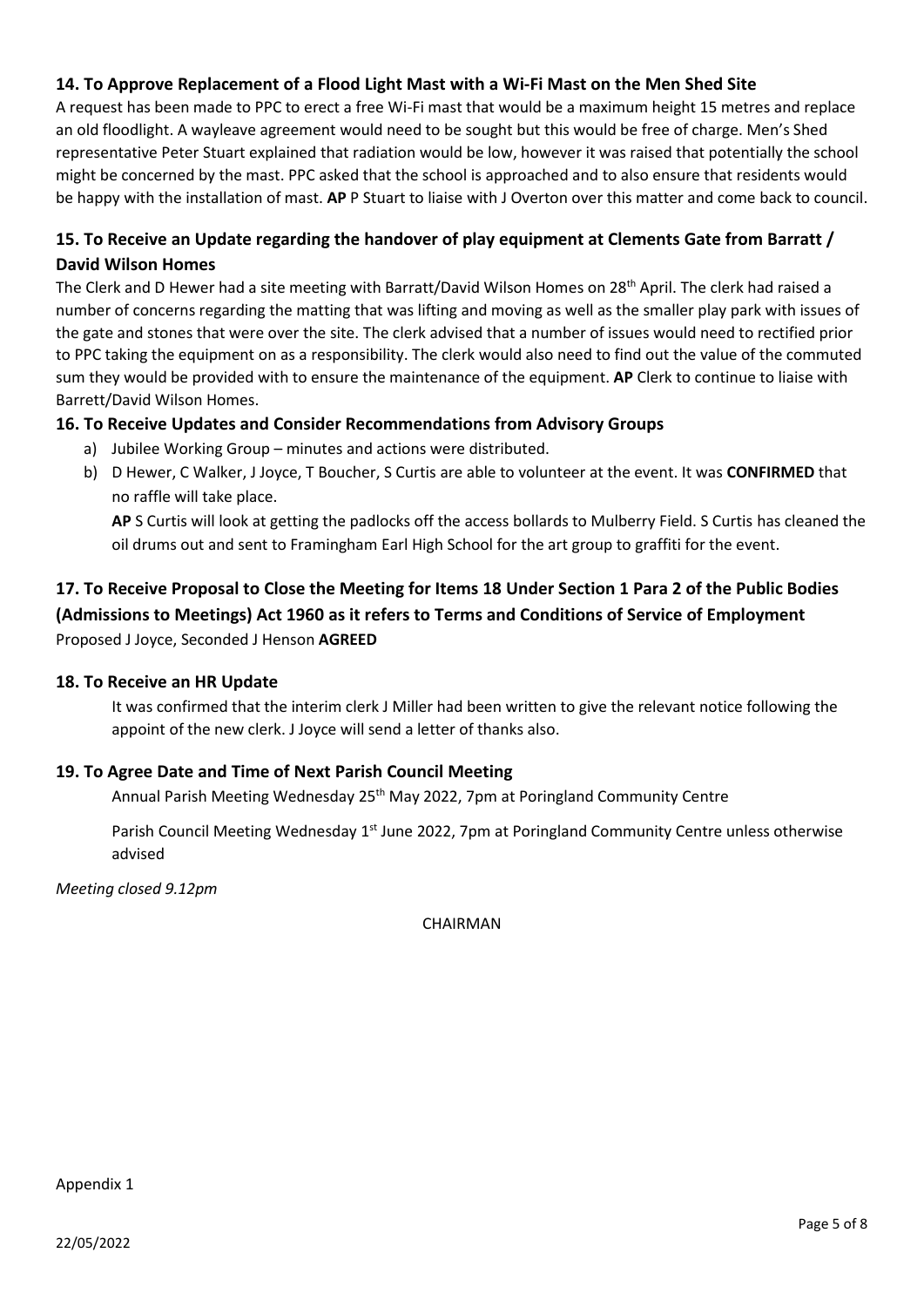#### Broadband update

Procurement for National Build complete, waiting to see whom Fram contract granted.

#### Hundreds of free activities available for children and young people this Easter

Bookings are now open for [The Big Norfolk Holiday Fun,](https://www.activenorfolk.org/public/bignorfolkholidayfun/) a program of free activities that will run over the Easter holidays for 5-16-year-olds across Norfolk. The scheme is provided as part of the government's Holiday Activities and Food (HAF) program and is being delivered by Norfolk County Council in partnership with Active Norfolk.

After the success of HAF over the Christmas break and some brilliant feedback from parents, it's returning from 4 April though till 19 April with free activities for children eligible for means-tested free school meals. There'll be a fantastic range of activities taking place including outdoor adventure sports, dance and drama and circus skills across the county. With so many activities on offer, children will have an excellent range of ventures to take part in and may even discover a new passion.

#### £1million awarded to community groups across Norfolk

Community and voluntary organisations across Norfolk were set for a major cash boost as the recipients of the [Norfolk Social Infrastructure Fund](https://www.norfolk.gov.uk/business/grants-and-funding/norfolk-social-infrastructure-fund) were announced. Norfolk County Council has handed out £1.02 million to 25 different organisations, with grants ranging £3,400 all the way up to £250,000.

We are calling on those eligible to consider coming forward for a world-first trial to find antiviral medicines to treat people with COVID-19. The study is homebased and lasts for only 5 days. Visi[t http://panoramictrial.org](https://t.co/4vUL9sbmwI) for more information. Help us save lives together.

Great news… You can now recycle empty crisp packets (and other plastic bags and wrapping) at local supermarkets. Let's all do the right thing. Find your nearest participating supermarke[t http://ow.ly/RNsC50IwSYx](https://t.co/O6eBDxOtZJ) [#NoTimeToWaste](https://mobile.twitter.com/hashtag/NoTimeToWaste?src=hashtag_click) [#ImprovingTheEnvironment](https://mobile.twitter.com/hashtag/ImprovingTheEnvironment?src=hashtag_click) [#RepeatTheCycle](https://mobile.twitter.com/hashtag/RepeatTheCycle?src=hashtag_click)



These are just some of the gas canisters that have been removed from Norfolk's recycle bins. It's very dangerous to put gas canisters in your bin as they could cause an explosion. Make sure you take empty canisters to your nearest recycling centre instea[d http://ow.ly/ILyn50Ip5Te](https://t.co/Uc6fXmy4fv)

#### Homes for Ukraine **Guidance for Sponsors**

Are you looking to host a Ukrainian refugee or family?<br>Want to understand more about the process and what's involved? Join our online infor<br>session on Monday 28 March at 7pm

Are you looking to host a Ukrainian refugee or family? Want to understand more about the process and what's involved? Join our online information session at 7pm on Monday 28 March. Please join on Zoom here[: http://ow.ly/9mIj50Iqv9W.](https://t.co/O4w0f1mHIV) Passcode: 283100. #SupportingCommunities.

We are working with other local government partners to support residents to host refugees fleeing from the conflict in Ukraine. Read more about how you can make a difference via donations or suppor[t http://ow.ly/cLxf50IorJf](https://t.co/XDDuuIRpTF) [#empoweringcommunities](https://mobile.twitter.com/hashtag/empoweringcommunities?src=hashtag_click) [#supportingindividuals](https://mobile.twitter.com/hashtag/supportingindividuals?src=hashtag_click)

#### Young Carers Support



The Semi-Independency living Home is doing great

#### Green city centres

A successful bid by Norfolk County Council has seen Norwich become one of only three cities in the country to secure £500,000 Zero Emission Transport City (ZETC) development funding from the government.

The Department for Transport funding will allow a detailed study to be carried out this year which will explore, alongside residents, businesses and transport operators, the benefits and impacts that a zero emission zone in the city centre could bring and how it could be established.

The work will also consider what support would be needed to make any zero emission zone work for all who live, work and do business in the area, and would build on plans already underway that are hoped will start to bring zero emission buses to the city.

Cllr Martin Wilby, Cabinet Member for Highways, Infrastructure and Transport, said: "We're very pleased to be selected as this innovative pilot programme aims to demonstrate practical ways to decarbonise transport systems in city centres. A zero emission zone would link in well with our forward looking Transport for Norwich Strategy, and wider Norfolk Local Transport Plan, which aim to cut carbon, reduce congestion, improve air quality, and build on some of the great work to boost our cycling and public transport network."

Norwich already has a network of streets in the city centre where access is restricted to general traffic, several of which allow no vehicles at all. This network of restricted access city centre streets provides the ideal foundation to deliver a new zero emission zone for Norwich.

The work with local businesses and residents will involve the production of a detailed business case over the summer, which will set out how a ZETC would be established. This development process will include advice from the Department for Transport's analytical, finance, and economic experts.

Norfolk County Council adopted its fourth Local Transport Plan Strategy in 2021. This covers the longer-term until 2036 and was developed taking available evidence into account and was the subject of consultation and appropriate appraisal and assessments. More information can be found [here.](https://www.norfolk.gov.uk/what-we-do-and-how-we-work/policy-performance-and-partnerships/policies-and-strategies/roads-and-travel-policies/local-transport-plan)

This Implementation Plan has been developed following adoption of the Local Transport Plan Strategy. When this Implementation Plan is adopted, it – together with the strategy – will form the local transport plan for the county (referred to here as LTP4) and will replace the previous local transport plan (LTP3). Electric Buses, working to be carbon neutral by 2030

In a major boost to Norfolk's ambitions to run a net zero transport system £3.2million in funding has been secured to introduce 15 electric buses to the network in Norwich.

Norfolk County Council has secured the funding after a joint bid with First Bus was submitted to the Department for Transport (DfT) for funding from the 'Zero Emission Bus Regional Access' (ZEBRA) scheme.

This bid is matched by £3.6m of local investment from First Bus and will deliver 15 battery electric buses which will be in operation by March 2024. Tom McCabe, Norfolk County Council's Director of Community and Environmental Services, said: "It is fantastic news that we have received the £3.2m funding from the Department for Transport Zero Emission Bus Regional Areas (ZEBRA) scheme. This funding will allow us to work closely with First to replace 15 single decker buses with electric single decker vehicles. The new vehicles will operate on existing bus routes which operate through the Low Emission Zone (LEZ) in Norwich City Centre and will help us to reduce carbon emissions by an estimated 600 tonnes a year. This will be a huge step in our commitment to improve air quality in the Greater Norwich area in our journey towards a Net Zero transport system."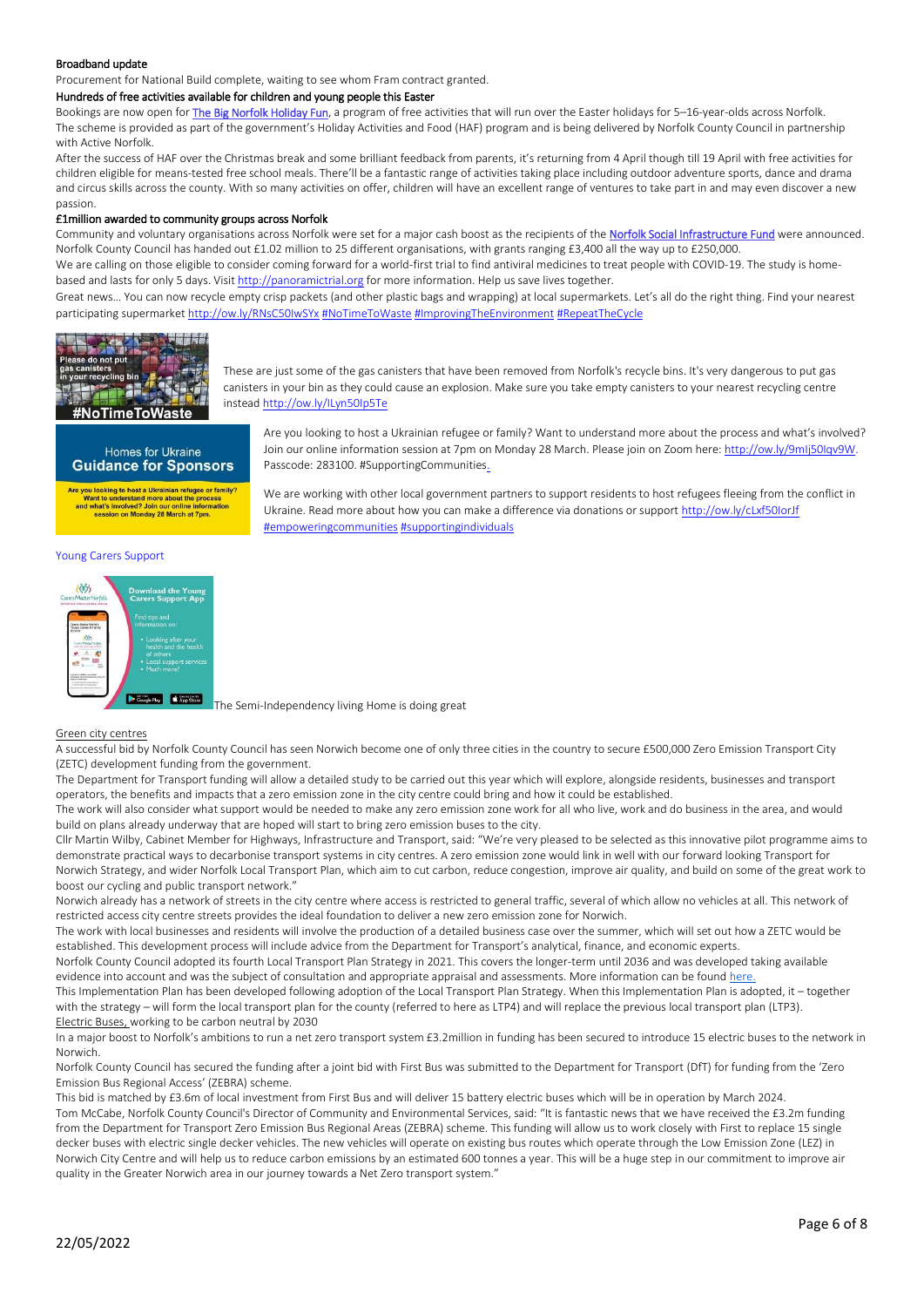Steve Wickers, Managing Director at First Norfolk & Suffolk said: "As leaders in sustainable mobility, we are fully aligned with the Government's ambitions for a net-zero carbon transport system, including zero-emission bus fleets. We are pleased to receive the outcome of the ZEBRA funding application for Norfolk and the confirmation that funding has been secured to introduce 15 new electric buses into our local fleet.

"We will continue to work closely with Norfolk County Council to deliver bus priority for customers in Norwich and progress the decarbonisation of our bus fleets across the region. More widely, our work with central and local Government across the UK continues to support the delivery of our national decarbonisation ambitions and commitments."

The new vehicles will operate on four existing bus routes, all of which operate through the Low Emission Zone (LEZ) and Air Quality Management Area (AQMA) in Norwich City Centre. The routes are:

- Green Line: Bus routes 15 / 15A / 15B
- Yellow Line: Bus route 29
- Purple Line: Bus route 39
- Charcoal Line: Bus routes 40 / 40A

The news comes just days after Norfolk County Council also secured £500,000 Zero Emission Transport City (ZETC) development funding from the government which will allow a detailed study to be carried out this year to explore the benefits and impacts that a zero-emission zone in the city centre could bring and how it could be established.

People will get their chance over the coming weeks to take a look at, and have their say on, a set of proposed actions that are designed to address key transport challenges over the next 14 years.

The Norfolk Local Transport Plan 4 (LTP4) is set to drive the county's transport strategy until 2036 and key challenges that the plan seeks to address include carbon reduction and air quality.

Since the overall LTP4 strategy was adopted last year officers have been working to develop this implementation plan to achieve a number of goals, including net zero carbon.

Cllr Martin Wilby, Cabinet Member for Highways, Infrastructure and Transport, said: "We want a low carbon, well-connected transport network in Norfolk. I'd urge people to take a look at the proposals and fill in the survey to let us know what you think as this will help shape the final version of the plan before it goes to councillors to decide upon."

The comprehensive plan also pulls together a wide range of forward looking schemes that can be delivered by the county council, including some already underway – such as the electric vehicle strategy which is set to boost the number of charging points across the county, and the popular Beryl Bikes and e-scooter trial in Norwich which already has 43,500 registered users.

Norfolk's ambitious Bus Service Improvement Plan is also part of the LTP4 and aims to simplify ticketing and journey information, cut fares for under 25s, bring in cleaner and greener buses, improve accessibility and bus stops, and make better and more frequent links between the places people live, work and shop. Key to achieving a number of the aims in the plan will be working in partnership with local and national bodies to achieve much needed rail improvements and better local and regional connections.

The plan details proposals around seven key objectives:

- Embracing the Future: emphasis is on the need to adapt to and use new technology to achieve better outcomes
- Delivering a Sustainable Norfolk: working in partnership with others to help shape the county's development plans and proposals
- Enhancing Connectivity: providing better, faster and more reliable journeys in a way the puts transport firmly onto a net zero carbon trajectory
- Enhancing Norfolk's Quality of Life: carbon reduction, air quality improvement, conserving and enhancing Norfolk's built and historic environments
- Increasing Accessibility: working in partnership to plan and deliver
- Improving Transport Safety: using the Safe Systems approach to reduce casualties
- A Well Managed and Maintained Transport Network: a focussed approach to maintenance and network management

The consultation runs from 21 March to 2 May. [Local Transport Plan 4, Implementation Plan -](https://norfolk.citizenspace.com/consultation/local-transport-implementation-plan-4/) Norfolk County Council - Citizen Space [Local Transport Implementation Plan \(citizenspace.com\)](https://norfolk.citizenspace.com/consultation/local-transport-implementation-plan-4/supporting_documents/Local%20Transport%20Implementation%20Plan%20%20FULL.pdf)

[Local Transport Plan 4, Implementation Plan -](https://norfolk.citizenspace.com/consultation/local-transport-implementation-plan-4/) Norfolk County Council - Citizen Space



Norfolk I have sent Clerk invite to get the newsletter for this project. This will be quickest way to order in future

Norfolk Fire Service



We're excited that Norwich South recycling shop officially opened its doors today!

It's at the Norwich South recycling centre and is set to save 100 tonnes of good quality second-hand items from being thrown away each year – It has also been revealed today that Big C is the new chosen charity which will receive a cut of the proceeds from the reuse shops.

Come along and browse, or donate, and find a bargain!

For more information on reuse shops, and to find the location and opening times of this, and all Norfolk's reuse shops, visit[: https://orlo.uk/vgtqU](https://orlo.uk/vgtqU?fbclid=IwAR1LEFNv9wlGG1gM_XyUkZt_Q1qbHjORXvfWlc2P7m0sUI5s22pWF2PHI6E)